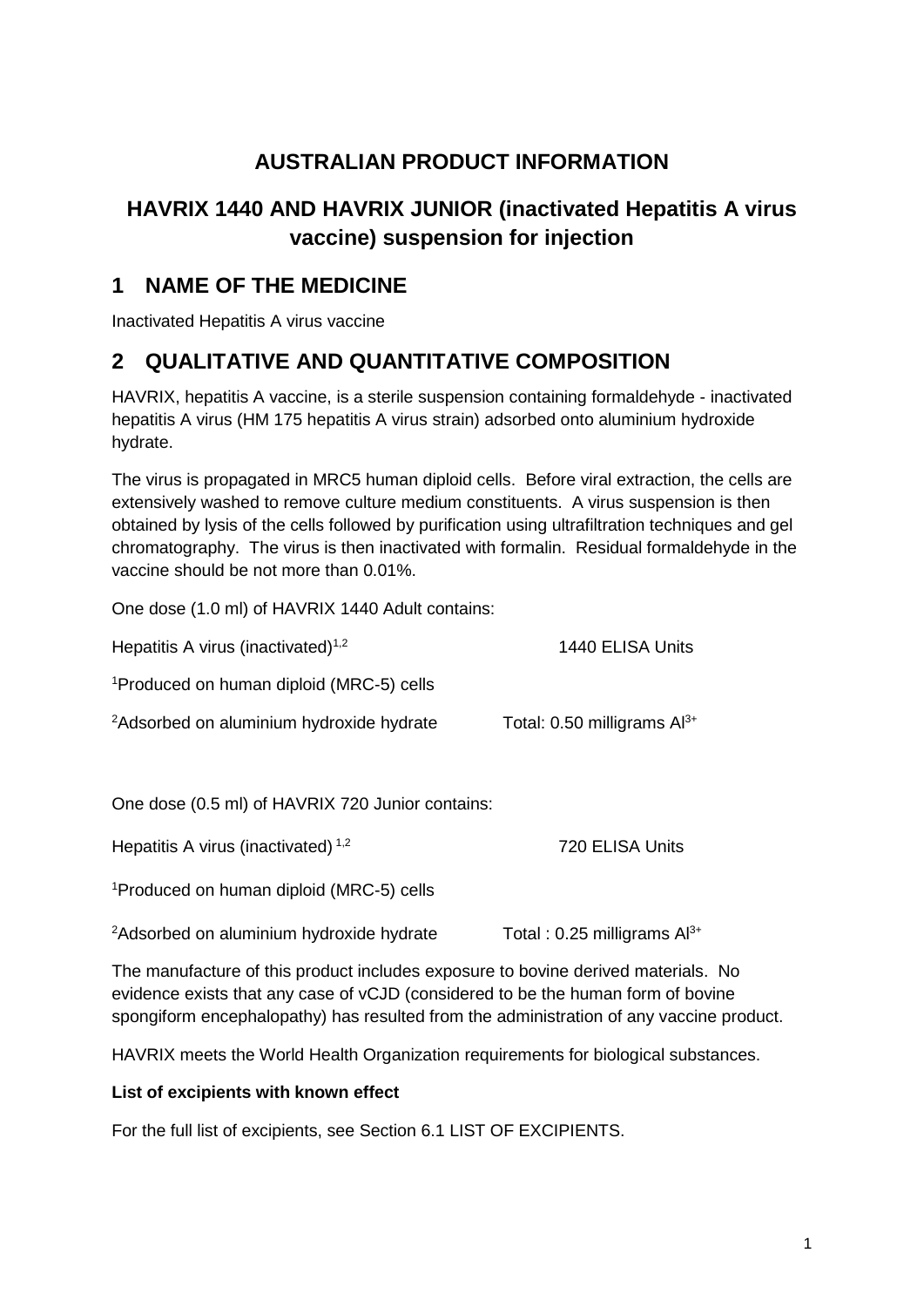# **3 PHARMACEUTICAL FORM**

Suspension for injection.

Turbid liquid suspension. Upon storage, a fine white deposit with a clear colourless supernatant can be observed.

# **4 CLINICAL PARTICULARS**

# **4.1 THERAPEUTIC INDICATIONS**

HAVRIX is indicated for active immunisation against hepatitis A virus (HAV) infection in susceptible subjects at risk of exposure to HAV. HAVRIX JUNIOR is indicated in subjects aged 2 to 15 years and HAVRIX 1440 is indicated in subjects aged 16 years and older.

In areas of low prevalence of hepatitis A, immunisation with HAVRIX is particularly recommended in the following subjects:

Travellers: Persons travelling to areas of intermediate or high endemicity for hepatitis A. These areas include Africa, Asia, India, the Pacific Islands, the Mediterranean basin, the Middle East, Central and South America.

Armed Forces: Armed forces personnel who travel to higher endemicity areas or to areas where hygiene is poor, have an increased risk of HAV infection.

Persons for whom hepatitis A is an occupational hazard or for whom there is an increased risk of transmission. These include:

- employees in day-care centres particularly in situations where children have not been toilet trained
- teachers and other close contacts of the intellectually disabled
- staff and residents of residential facilities for the intellectually disabled
- health workers and teachers in remote Aboriginal and Torres Strait Islander communities
- nursing staff and other healthcare workers in contact with patients in paediatric wards, infectious diseases wards, emergency rooms and intensive care units
- sewerage workers
- food handlers, since food hygiene procedures and food processing methods are not always adequate to protect from contamination from food handlers.

Homosexual men : Increased incidence of hepatitis A infection among homosexual males suggests that the disease may be sexually transmitted in this group.

Contacts of infected persons : Since virus shedding from infected persons may occur for a prolonged period, active immunisation of close contacts is recommended. The use of vaccine in outbreak control has been shown to be more effective than the use of immunoglobulin.

Specific population groups known to have a higher incidence of hepatitis A: eg. Australian aboriginals, recognised community-wide HAV epidemics.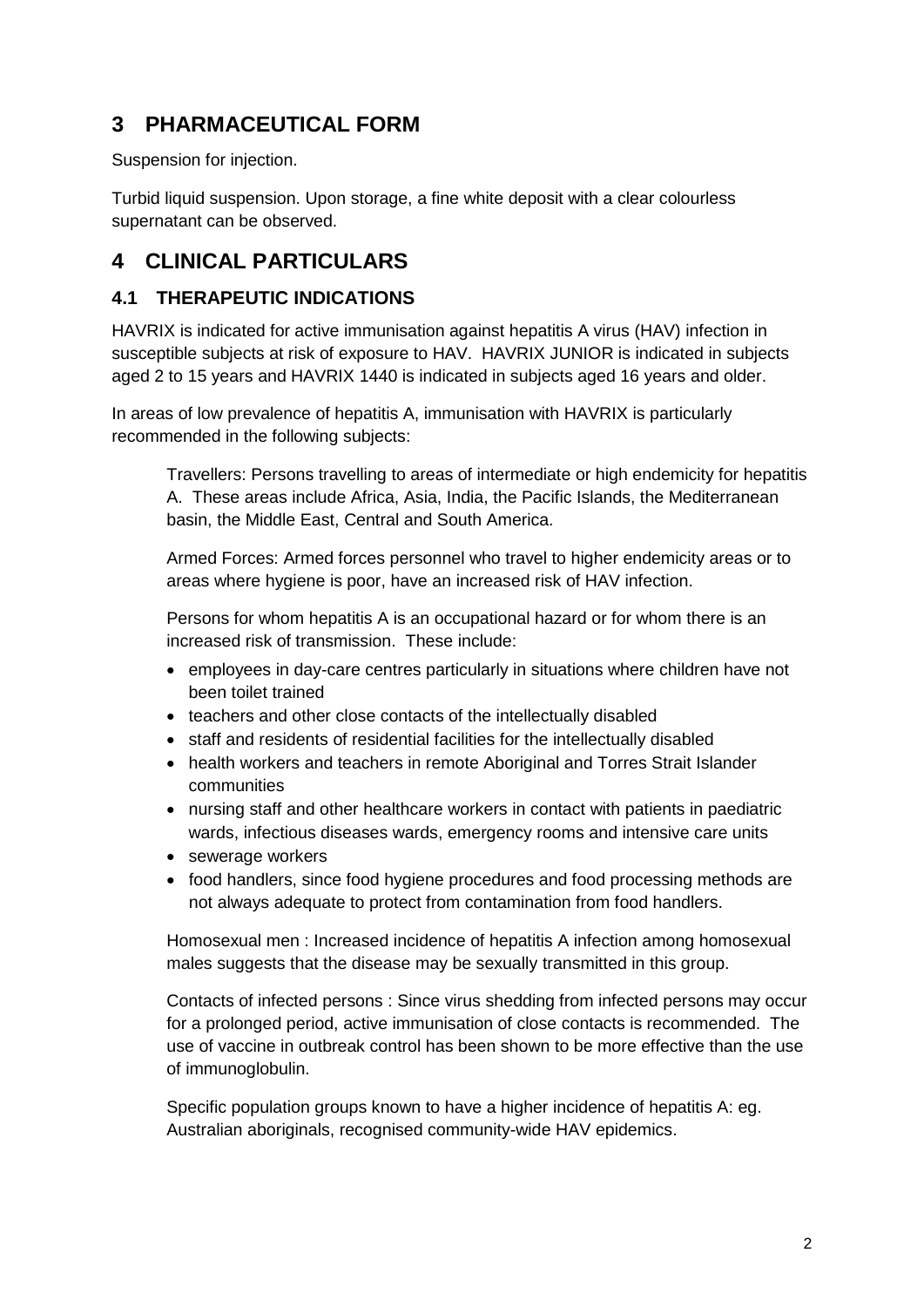Individuals with chronic liver disease and recipients of liver transplants, as hepatitis A infections is likely to be more severe in these groups. Many injecting drug users will have pre-existing liver disease from hepatitis B or hepatitis C infection.

Recipients of blood products, such as Factor VIII eg. haemophiliacs.

HAVRIX will not prevent hepatitis infection caused by other agents such as hepatitis B virus, hepatitis C virus, hepatitis D virus, hepatitis E or other pathogens known to infect the liver.

# **4.2 DOSE AND METHOD OF ADMINISTRATION**

HAVRIX is administered by intramuscular injection. THE VACCINE SHOULD NEVER BE ADMINISTERED INTRAVENOUSLY.

Each dose consists of ready-to-use sterile suspension. The vaccine should be inspected visually for any foreign particulate matter and/or variation of physical aspect prior to administration. Before use of HAVRIX, the vial should be well shaken to obtain a slight opaque white suspension. Discard if the contents of the vial appear otherwise.

The vial and pre-filled syringe are for use in a single patient only and any residue must be discarded.

# **Adults (16 years and older)**

A single dose of HAVRIX 1440 (1 mL) is used for primary immunisation.

To prolong the protective effect, a single booster dose of HAVRIX 1440 is recommended at any time between 6 and 12 months after the primary dose. Long term persistence of serum antibodies after vaccination with HAVRIX is under evaluation. Data available after five years show persistence of antibodies which is consistent with a projected 20 years persistence (based on mathematical calculations). Further measurement of antibody titres are needed to confirm these mathematical projections.

### **Children and adolescents (aged 2 years up to and including 15 years)**

A single dose of HAVRIX JUNIOR (0.5 mL) is used for primary immunisation.

To prolong the protective effect, a single booster dose of HAVRIX JUNIOR is recommended at any time between 6 and 12 months after the primary dose. The exact duration of this protection subsequent to the booster dose is unknown.

HAVRIX should be injected intramuscularly into the deltoid region of the upper arm in adults and older children or the antero-lateral aspect of the thigh in infants. The vaccine should not be administered intramuscularly in the gluteal region or subcutaneously/intradermally since administration by these routes may result in a less than optimal anti-HAV antibody response.

# **4.3 CONTRAINDICATIONS**

HAVRIX should not be administered to subjects with known hypersensitivity to any component of the vaccine, or to subjects having shown signs of hypersensitivity after previous HAVRIX administration.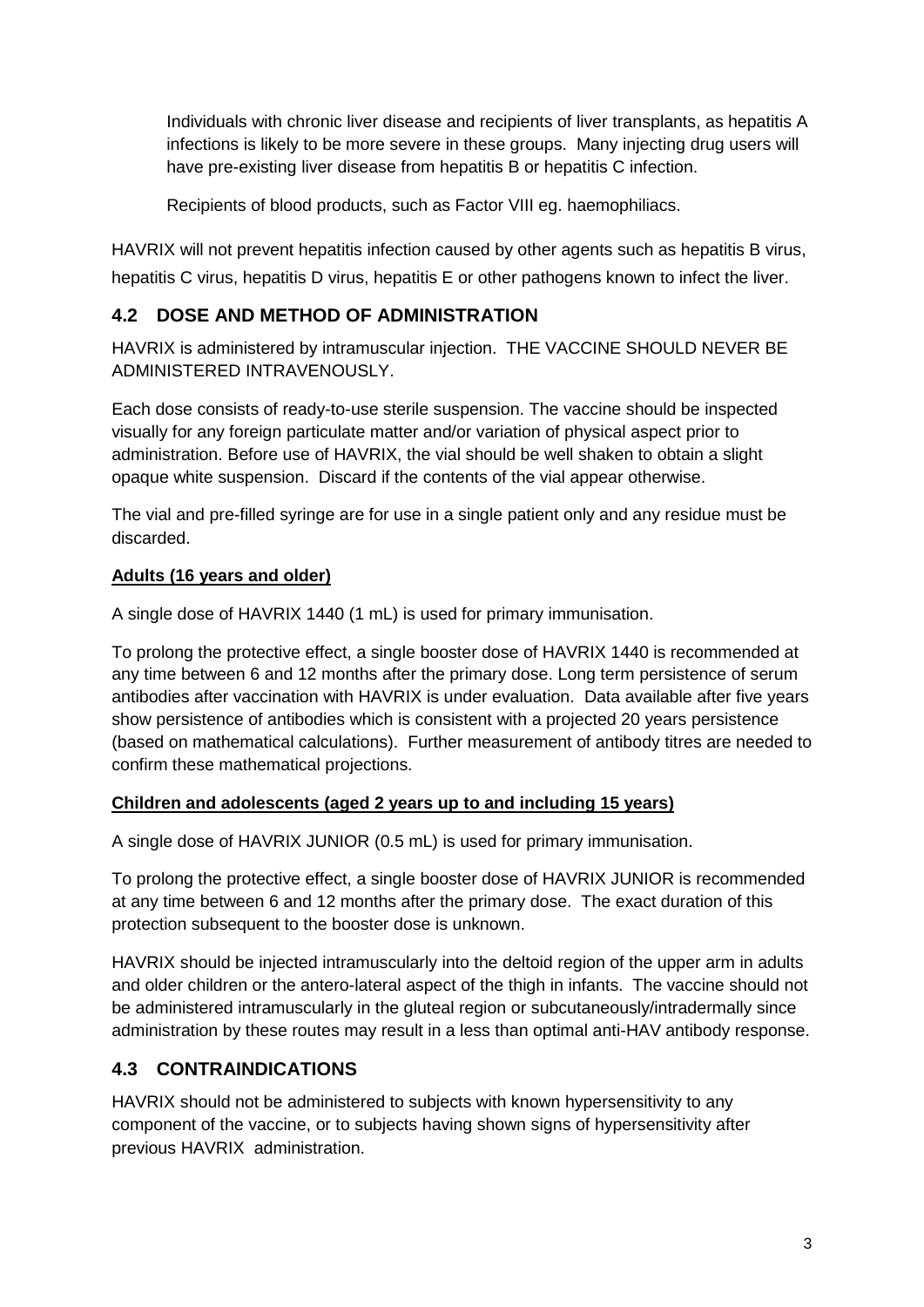As with other vaccines, the administration of HAVRIX should be postponed in subjects with severe febrile illness. The presence of a minor infection, however is not a contraindication.

# **4.4 SPECIAL WARNINGS AND PRECAUTIONS FOR USE**

HAVRIX should never be administered intravenously.

As with all injectable vaccines, appropriate medical treatment and supervision should always be readily available in case of anaphylactic reactions following the administration of the vaccine.

Syncope (fainting) can occur following, or even before, any vaccination as a psychogenic response to the needle injection. It is important that procedures are in place to avoid injury from faints.

The antibody response to HAVRIX may be impaired in subjects whose immune system is compromised by either disease or drugs.

HAVRIX should be administered with caution to subjects with thrombocytopenia or a bleeding disorder since bleeding may occur following an intramuscular administration to these subjects.

It is possible that the subjects may be in the incubation period of hepatitis A infection at the time of immunisation. It is not known whether HAVRIX will prevent hepatitis A in such cases.

# **Use in the elderly**

Clinical experience with HAVRIX 1440 in the elderly is also limited.

# **Paediatric use**

See Section 4.4 SPECIAL WARNINGS AND PRECAUTIONS FOR USE.

### **Effects on laboratory tests**

No data available.

# **4.5 INTERACTIONS WITH OTHER MEDICINES AND OTHER FORMS OF INTERACTIONS**

No data are available concerning concomitant administration of ISG with HAVRIX 1440 or HAVRIX JUNIOR. Clinical experience with HAVRIX 720 ELISA suggests that the concomitant administration of ISG with the first dose of HAVRIX does not influence the seroconversion rate, but may result in a relatively lower anti-HAV antibody titre than when the primary course of vaccine is given alone. HAVRIX and ISG should be administered at separate injection sites.

Since HAVRIX is an inactivated vaccine its concomitant use with other inactivated vaccines is unlikely to result in interference with immune response. HAVRIX can be given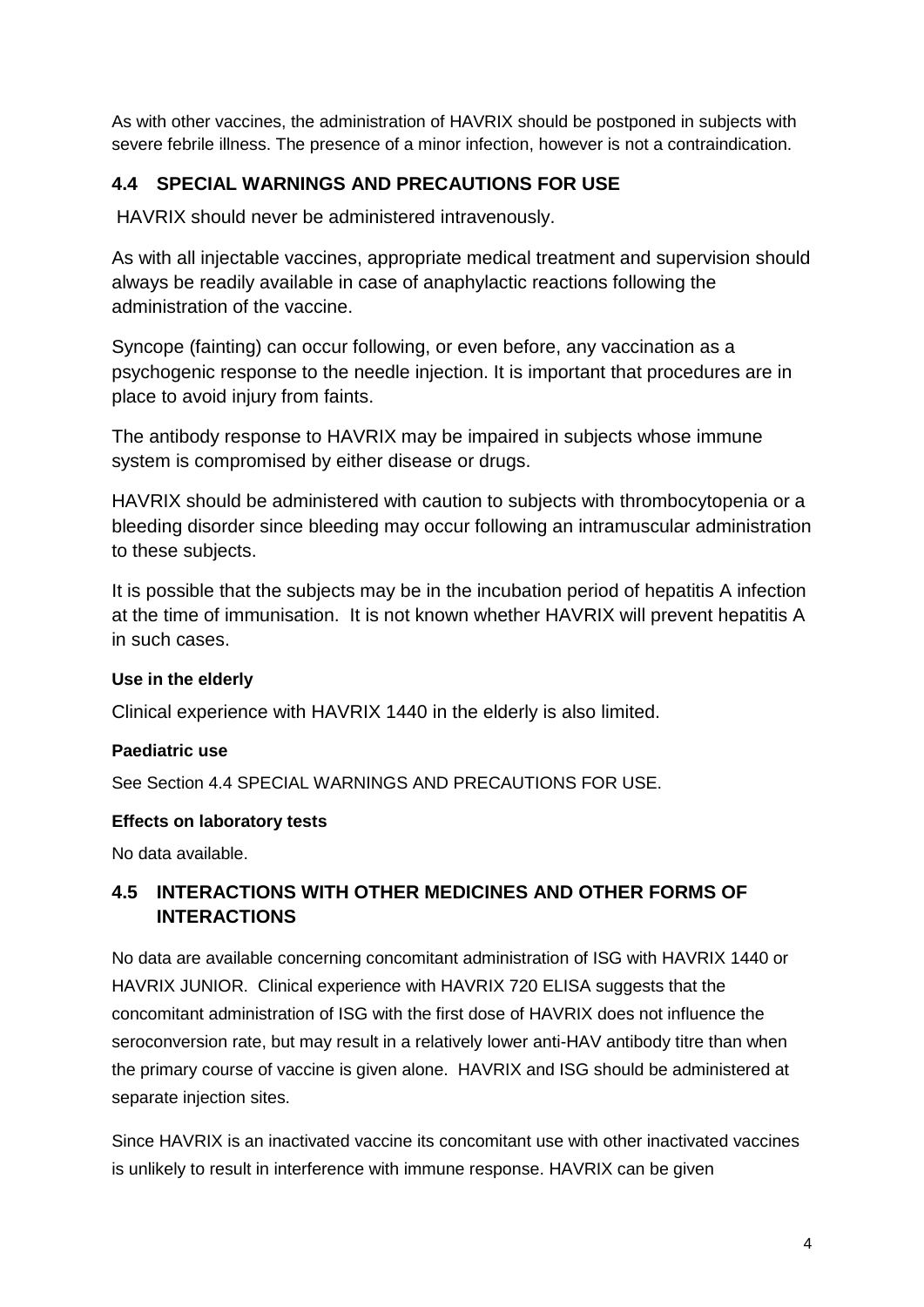concomitantly with any of the following vaccines: typhoid, yellow fever, cholera (injectable), tetanus, or with monovalent and combination vaccines comprised of measles, mumps, rubella and varicella.

Clinical experience of the concomitant administration of HAVRIX 720 ELISA units and the recombinant hepatitis B virus vaccine (Engerix-B) suggests no interference in the respective immune responses to each of the antigens. When given concomitantly, HAVRIX and Engerix-B should be administered in separate syringes at separate sites.

If another vaccine needs to be administered concurrently, the vaccines must be administered using separate syringes at separate sites.

# **HAVRIX must not be mixed with other vaccines.**

# **4.6 FERTILITY, PREGNANCY AND LACTATION**

**Effects on fertility**

No data available.

### **Use in pregnancy**

### **(Pregnancy Category B2)**

Adequate human data on use during pregnancy and adequate animal reproduction studies are not available. Although there is no convincing evidence of risk to the foetus from immunisation of pregnant women using inactivated virus vaccines, HAVRIX should be used during pregnancy only when clearly needed.

# **Use in lactation**

Adequate human data on use during lactation and adequate animal reproduction studies are not available.HAVRIX should therefore be used with caution in breast feeding women.

# **4.7 EFFECTS ON ABILITY TO DRIVE AND USE MACHINES**

The vaccine is unlikely to produce an effect on the ability to drive and use machines.

# **4.8 ADVERSE EFFECTS (UNDESIRABLE EFFECTS)**

# **Clinical Trials**

Solicited and unsolicited events occurring during clinical trials are listed below. The safety profile presented below is based on data from more than 5300 subjects. Events are listed within body systems and categorised by frequency according to the following definitions: Very common events ≥ 10%, common events reported at a frequency of greater or equal to 1% but less than 10% patients; uncommon events reported at a frequency of less than 1% but greater or equal to 0.1 % patients; rare events reported at a frequency of less than 0.1 %, but greater or equal to 0.01%, very rare events reported at a frequency of less than 0.01 % patients.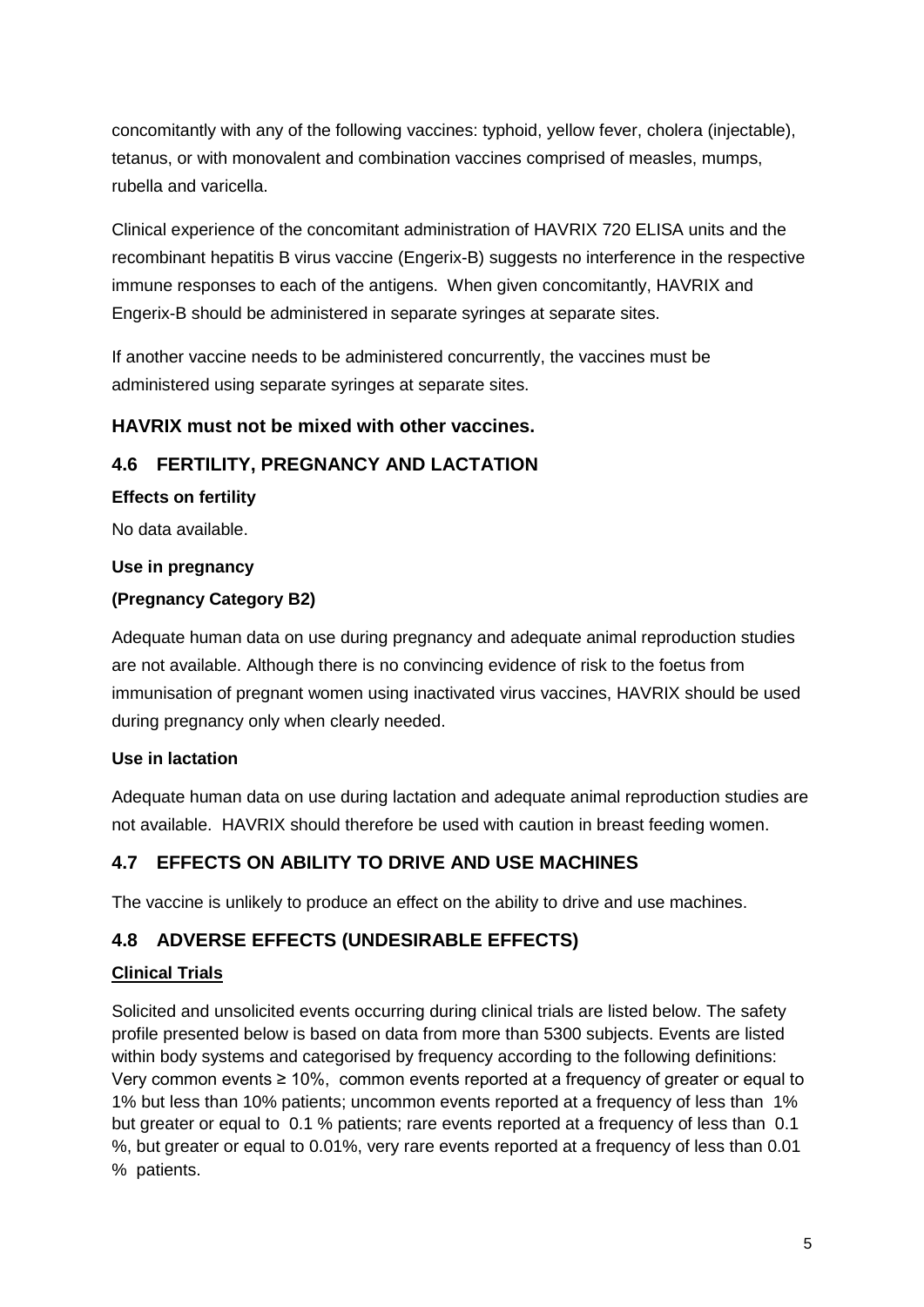#### **Local reactions at injection site:**

Very common : soreness, redness

Common: induration, swelling

#### **Body as a whole:**

Very common : headache, fatigue

Common: fever (>37.5°C), malaise

Uncommon : influenza like illness

Rare : chills

#### **Dermatologic:**

Uncommon : rash

Rare : pruritis

#### **Respiratory:**

Uncommon: pharyngitis, other upper respiratory tract infections, rhinitis

#### **Gastrointestinal:**

Common: nausea, diarrhoea, vomiting, appetite lost

Uncommon: abdominal pain

#### **Musculoskeletal:**

Uncommon : myalgia, musculoskeletal stiffness

#### **Haematologic:**

Rare: lymphadenopathy

#### **Central nervous system**

Very common : irritability

Common : drowsiness

Uncommon : dizziness.

Rare : hypoaesthesia, paraesthesia.

When ISG was given concurrently with HAVRIX 720 ELISA units, the incidence but not severity of the adverse events were higher, this being largely due to more reports of local adverse events.

#### **Post Marketing Data**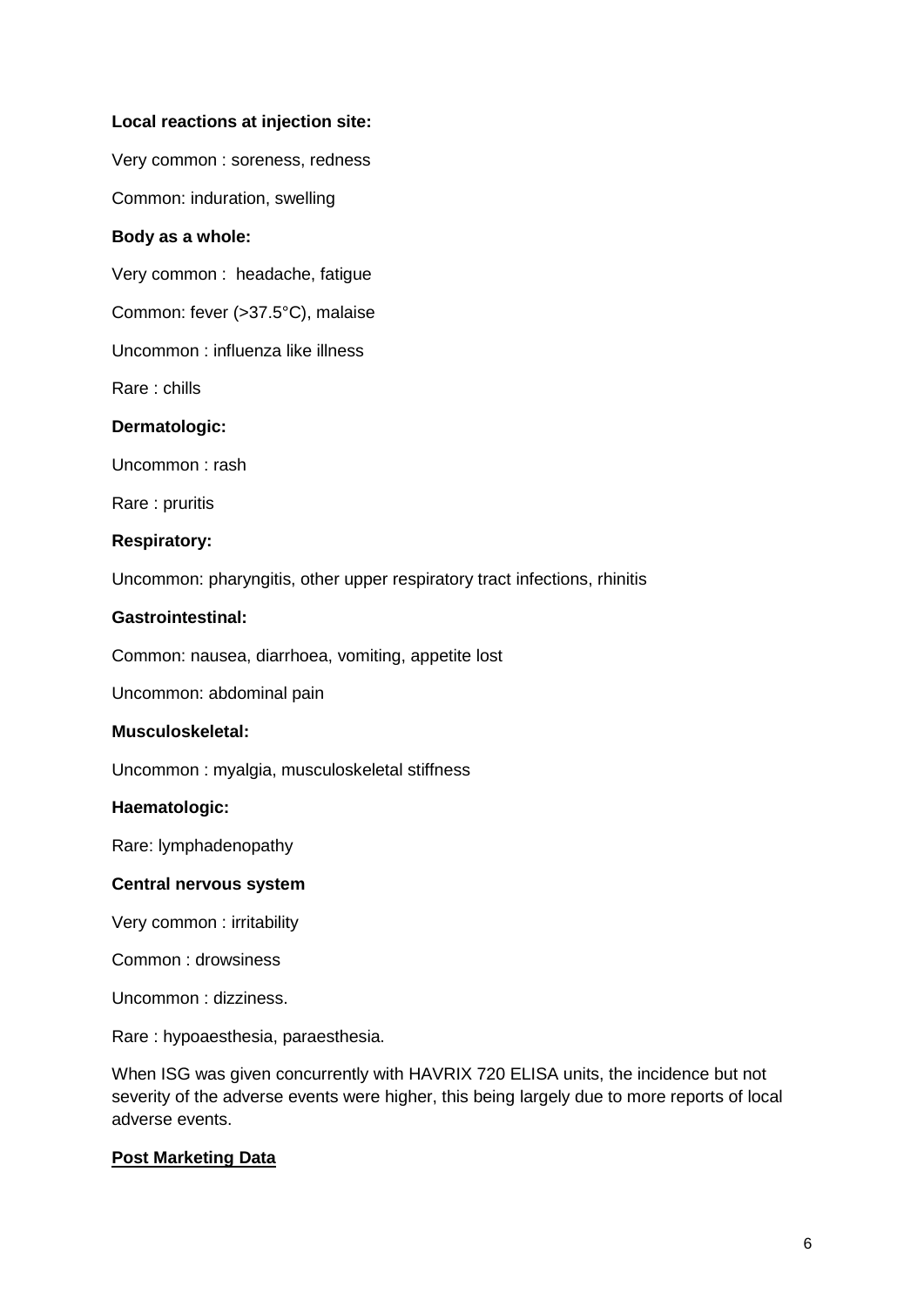Since marketing of the product, elevations of serum liver enzymes (usually transient) have been reported rarely. However a causal relationship with the vaccine has not been established. Neurological manifestations occurring in temporal association have been reported extremely rarely with the vaccine and include transverse myelitis, Guillain-Barre syndrome and neuralgic amyotrophy. No causal relationship has been established.

Very rarely, allergic reactions including anaphylactic reactions, and convulsions have been reported.

Anaphylaxis and mimicking serum sickness, vasculitis, angioneurotic oedema, urticaria, erythema multiforme, arthralgia have also been reported.

### **Reporting suspected adverse effects**

Reporting suspected adverse reactions after registration of the medicinal product is important. It allows continued monitoring of the benefit-risk balance of the medicinal product. Healthcare professionals are asked to report any suspected adverse reactions at [www.tga.gov.au/reporting-problems.](http://www.tga.gov.au/reporting-problems)

# **4.9 OVERDOSE**

Cases of overdose have been reported during post-marketing surveillance. Adverse events reported following overdosage were similar to those reported with normal vaccine administration.

For information on the management of overdose, contact the Poisons Information Centre on 13 11 26 (Australia).

# **5 PHARMACOLOGICAL PROPERTIES**

# **5.1 PHARMACODYNAMIC PROPERTIES**

# **Mechanism of action**

HAVRIX confers immunity against hepatitis A virus (HAV) infection by inducing the production of specific anti-HAV antibodies in normal healthy individuals.

The mean titre of anti-HAV antibodies induced by HAVRIX is higher than that observed after passive immunisation using specific HAV immune serum globulins (ISG). Vaccine-induced anti-HAV antibodies have been shown to be qualitatively indistinguishable from those of the specific HAV ISG.

A booster dose may be administered at any time between 6 and 12 months after the primary dose, to induce a rise in antibody titres. Long term persistence of serum antibodies has been predicted using mathematical modelling of data obtained after vaccination of adults (17-40 years age) with HAVRIX 1440.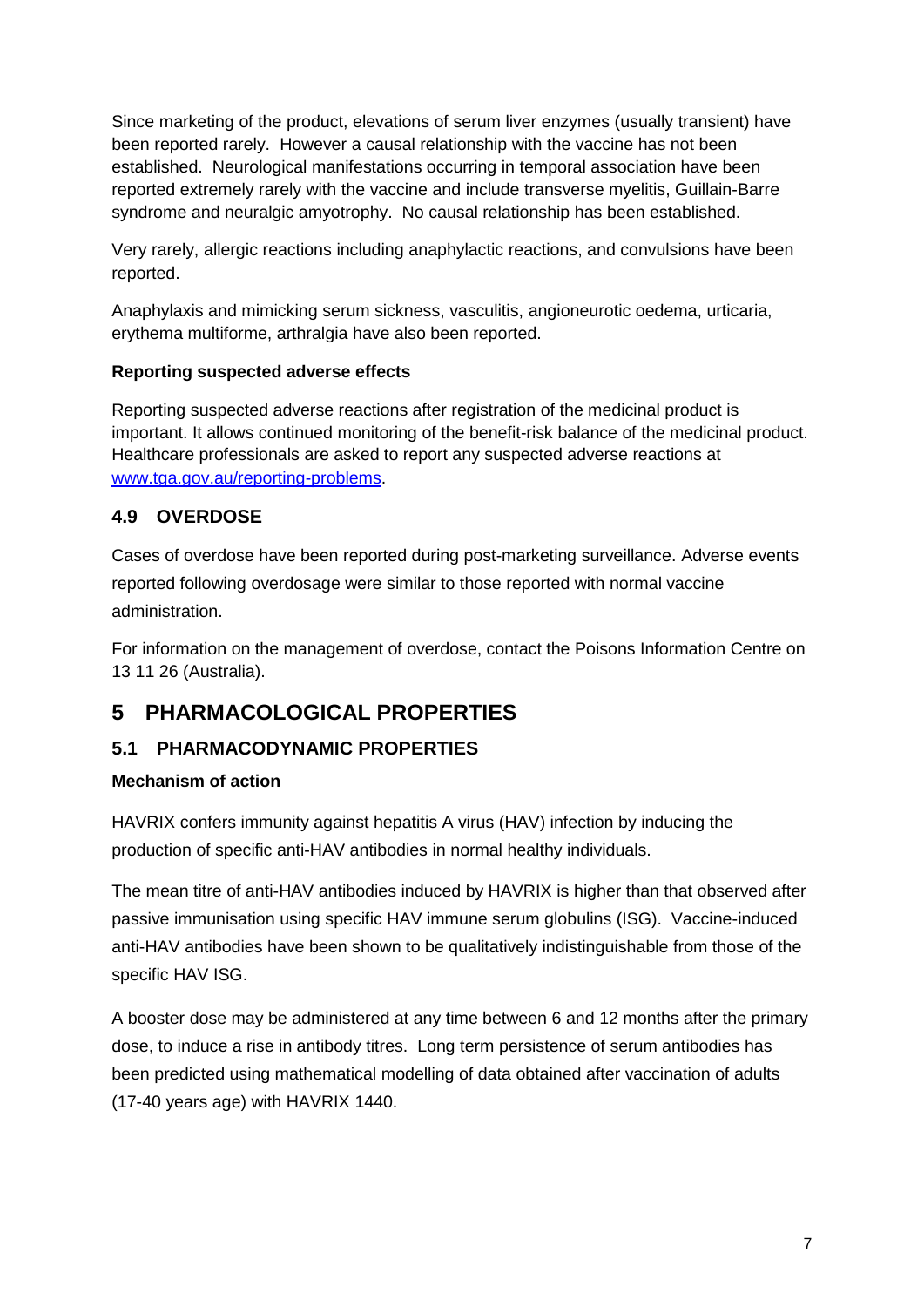Data available after 17 years allows prediction that at least 95% and 90% of subjects will remain seropositive (≥15 mIU/ml) 30 and 40 years after vaccination, respectively (see Table 1).

|                                |                  | 95% CI |           |  |
|--------------------------------|------------------|--------|-----------|--|
| Year                           | $\geq$ 15 mlU/ml |        | <b>UL</b> |  |
| <b>Predictions for HAV-112</b> |                  |        |           |  |
| 25                             | 97.7 %           | 94.2 % | 100 %     |  |
| 30                             | 96.5%            | 92.5%  | 99.4%     |  |
| 35                             | 94.2%            | 89.0%  | 98.9%     |  |
| 40                             | 92.5 %           | 86.1 % | 97.8%     |  |
| <b>Predictions for HAV-123</b> |                  |        |           |  |
| 25                             | 97.2 %           | 93.5 % | 100 %     |  |
| 30                             | 95.4 %           | 88.9%  | 99.1 %    |  |
| 35                             | 92.6%            | 86.1 % | 97.2%     |  |
| 40                             | 90.7%            | 82.4%  | 95.4%     |  |

*Table 1: Predicted proportion of subjects with anti-HAV level ≥15 mIU/ml and 95% confidence intervals for studies HAV-112 and HAV-123.*

# **Clinical trials**

**Immunogenicity in adults**: In clinical studies involving over 400 subjects, 16 to 50 years of age, specific humoral antibodies against HAV were elicited in 88% of vaccinees after 15 days and in approximately 99% of vaccinees 1 month after the administration of a single dose of HAVRIX 1440 ELISA units. GMTs of seroconverters ranged from 264 to 339 IU/L

at day 15 and increased to a range of 335 to 637 IU/L at 1 month following vaccination. In two clinical trials in which a booster dose was given 6 months following the initial dose, 100% of vaccinees were seropositive 1 month after the booster dose, with GMTs ranging from 3318 to 5925 IU/L.

**Immunogenicity in children**: In clinical studies involving subjects 2 to 19 years of age (N=314), specific humoral antibodies against HAV were elicited in 93% of vaccinees after 15 days and in approximately 99% of vaccinees 1 month after the administration of a single dose of HAVRIX JUNIOR. The GMTs 1 month after the initial dose ranged from 194 to 305 IU/L. One month following the booster dose at month 6, all subjects were seropositive with GMTs ranging from 2495 to 3644 IU/L.

In one additional study in which the booster dose was delayed until 1 year following the initial dose, 95.2% of all subjects were seropositive just prior to administration of the booster dose. One month later, all subjects were seropositive with GMTs of 2657 IU/L.

**Protective Efficacy:** Protective efficacy with HAVRIX has been demonstrated in a doubleblind, randomized controlled study in school children (age 1 to 16 years) in Thailand who were at high risk of HAV infection. A total of 40,119 children were randomized to be vaccinated with either HAVRIX 360 ELISA units or Engerix-B at 0, 1, 12 months. 19,037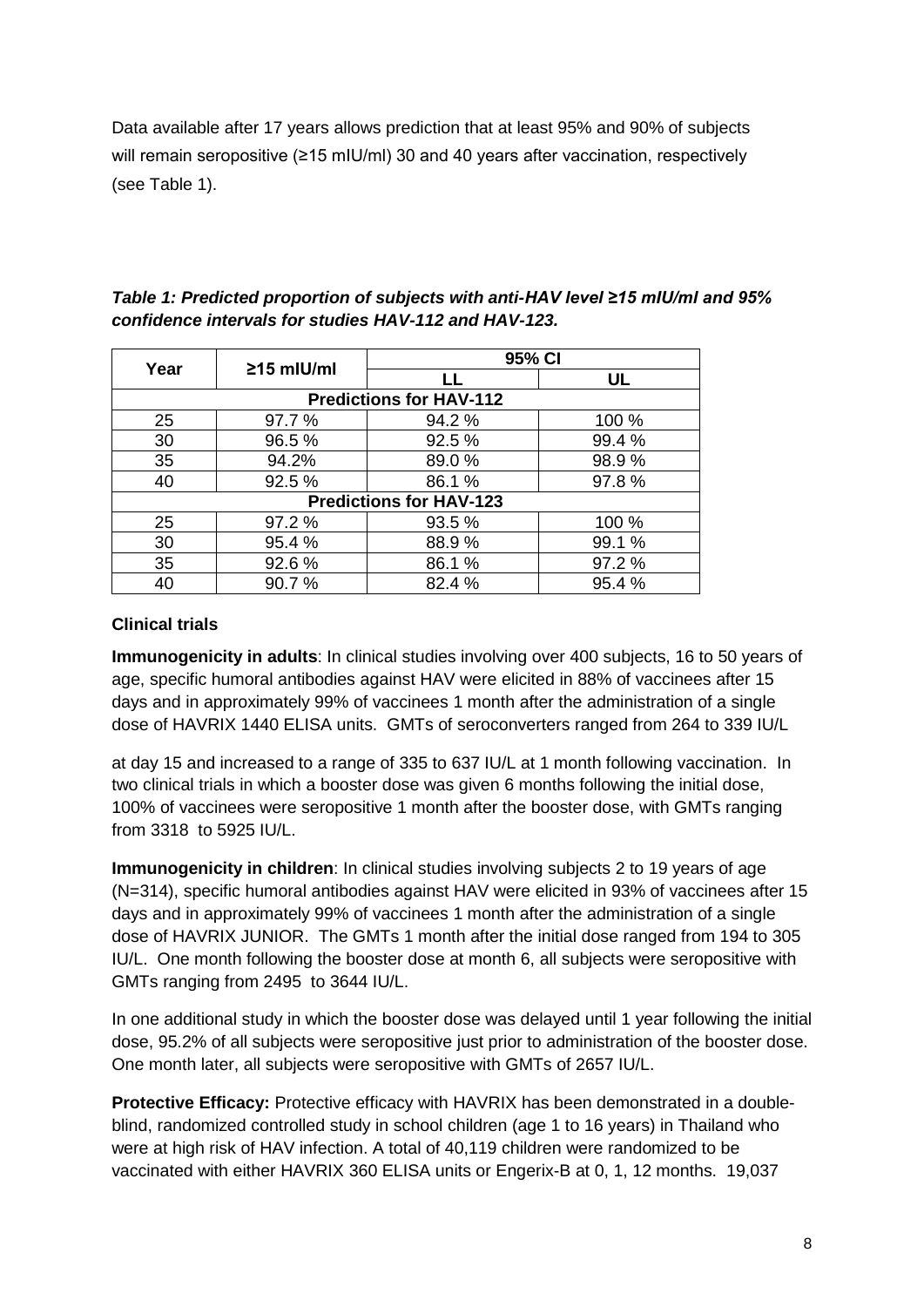children received a primary course (0, 1 months) of HAVRIX and 19,120 children received a primary course (0, 1 months) of Engerix-B. 38,157 children entered surveillance at day 138 and were observed for an additional 8 months. Using the protocol-defined endpoint (≥2 days absence from school, ALT level >45 **I**U/mL, and a positive result in the HAVAB-M test), 32 cases of clinical hepatitis A occurred in the control group; in the HAVRIX group, two cases were identified. These two cases were mild both in terms of biochemical and clinical indices of hepatitis A disease. Thus the calculated efficacy rate for prevention of clinical hepatitis A was 94% (95% confidence intervals 74% to 99%).

In outbreak investigations occurring in the trial, 26 clinical cases of hepatitis A (of a total of 34 occurring in the trial) occurred. No cases occurred in HAVRIX vaccinees.

Using additional virological and serological analyses post hoc, the efficacy of HAVRIX was confirmed. Up to three additional cases of very mild clinical illness may have occurred in vaccinees. Using available testing, these illnesses could neither be proven nor disproven to have been caused by HAV. By including these as cases, the calculated efficacy rate for prevention of clinical hepatitis A would be 84% (95% confidence intervals 60% to 94%).

The benefit of post-exposure vaccination has been studied in an animal model. Primates exposed to the virulent heterologous hepatitis A strain were vaccinated with either a single dose of 360 or 1440 ELISA unit vaccine 2 days after exposure. Only partial protection was observed in the animals vaccinated with the lower dose, with three of four animals developing hepatitis A. Post-exposure vaccination with 1440 ELISA units provided complete protection against disease and HAV transmission although 2 of the four animals had evidence of infection.

**Impact of mass vaccination on disease incidence:** A reduction in the incidence of hepatitis A was observed in two countries where a two-dose HAVRIX immunization program was implemented for children in their second year of life. The two countries had intermediate A hepatitis virus endemicity before the program:

- In Israel, two retrospective database studies showed 88% and 95% reduction in hepatitis A incidence in the general population 5 and 8 years after the implementation of the vaccination program, respectively. Data from National Surveillance also showed a 95% reduction in hepatitis A incidence as compared to the pre-vaccination period.
- In Panama, a retrospective database study showed a 90% reduction in reported hepatitis A incidence in the vaccinated population, and 87% in the general population, 3 years after implementation of the vaccination programme. In paediatric hospitals in Panama City, confirmed acute hepatitis A cases were no longer diagnosed 4 years after implementation of the vaccination programme.
- The observed reductions in hepatitis A incidence in the general population (vaccinated and non-vaccinated) in both countries demonstrate herd immunity.

# **5.2 PHARMACOKINETIC PROPERTIES**

Not relevant to vaccines

### **5.3 PRECLINICAL SAFETY DATA**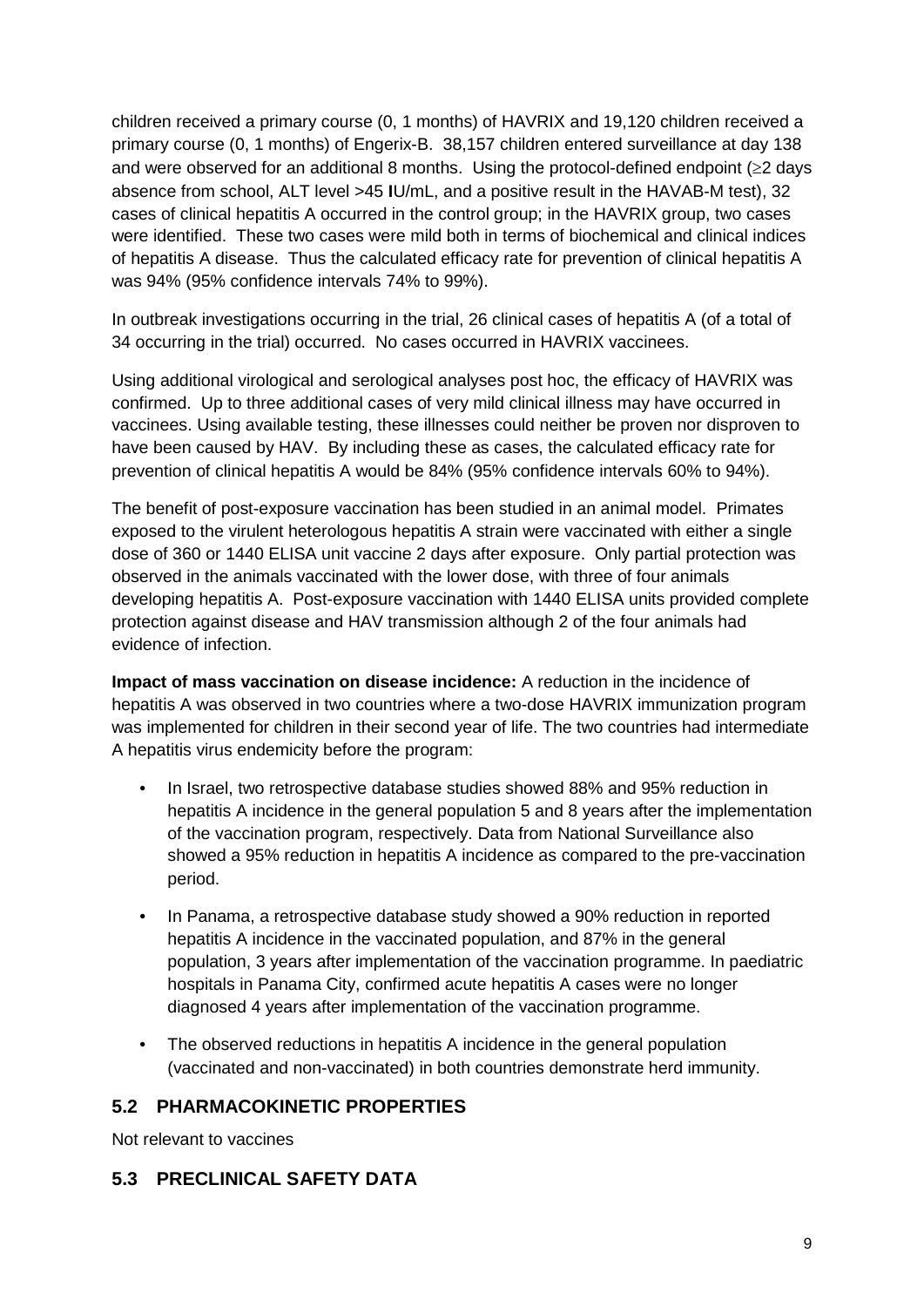### **Genotoxicity**

No data available

### **Carcinogenicity**

No data available

# **6 PHARMACEUTICAL PARTICULARS**

# **6.1 LIST OF EXCIPIENTS**

The vaccine preparation also contains neomycin sulphate (trace amounts), polysorbate 20 and amino acid supplement in a phosphate buffered saline solution, dibasic sodium phosphate heptahydrate, monobasic potassium phosphate, sodium chloride, potassium chloride and water for injections.

# **6.2 INCOMPATIBILITIES**

See Section 4.5 INTERACTIONS WITH OTHER MEDICINES AND OTHER FORMS OF INTERACTIONS

# **6.3 SHELF LIFE**

In Australia, information on the shelf life can be found on the public summary of the Australian Register of Therapeutic Goods (ARTG). The expiry date can be found on the packaging.

# **6.4 SPECIAL PRECAUTIONS FOR STORAGE**

HAVRIX must be stored at +2°C to +8°C. DO NOT FREEZE, discard if vaccine has been frozen.

The shelf life of HAVRIX is three years from the date of manufacture at temperatures of  $+2$ °C to  $+8$ °C.

### **Stability**

Stability data indicate that HAVRIX is stable at temperatures up to 25°C for 3 days. These data are intended to guide healthcare professionals in case of temporary exposure to such temperatures, and are not recommendations for storage.

# **6.5 NATURE AND CONTENTS OF CONTAINER**

HAVRIX 1440 and HAVRIX JUNIOR are available as a monodose vial in packs of one or ten and as a pre-filled syringe.

Not all presentations and pack sizes may be marketed in Australia.

# **6.6 SPECIAL PRECAUTIONS FOR DISPOSAL**

In Australia, any unused medicine or waste material should be disposed of by taking to your local pharmacy.

# **6.7 PHYSICOCHEMICAL PROPERTIES**